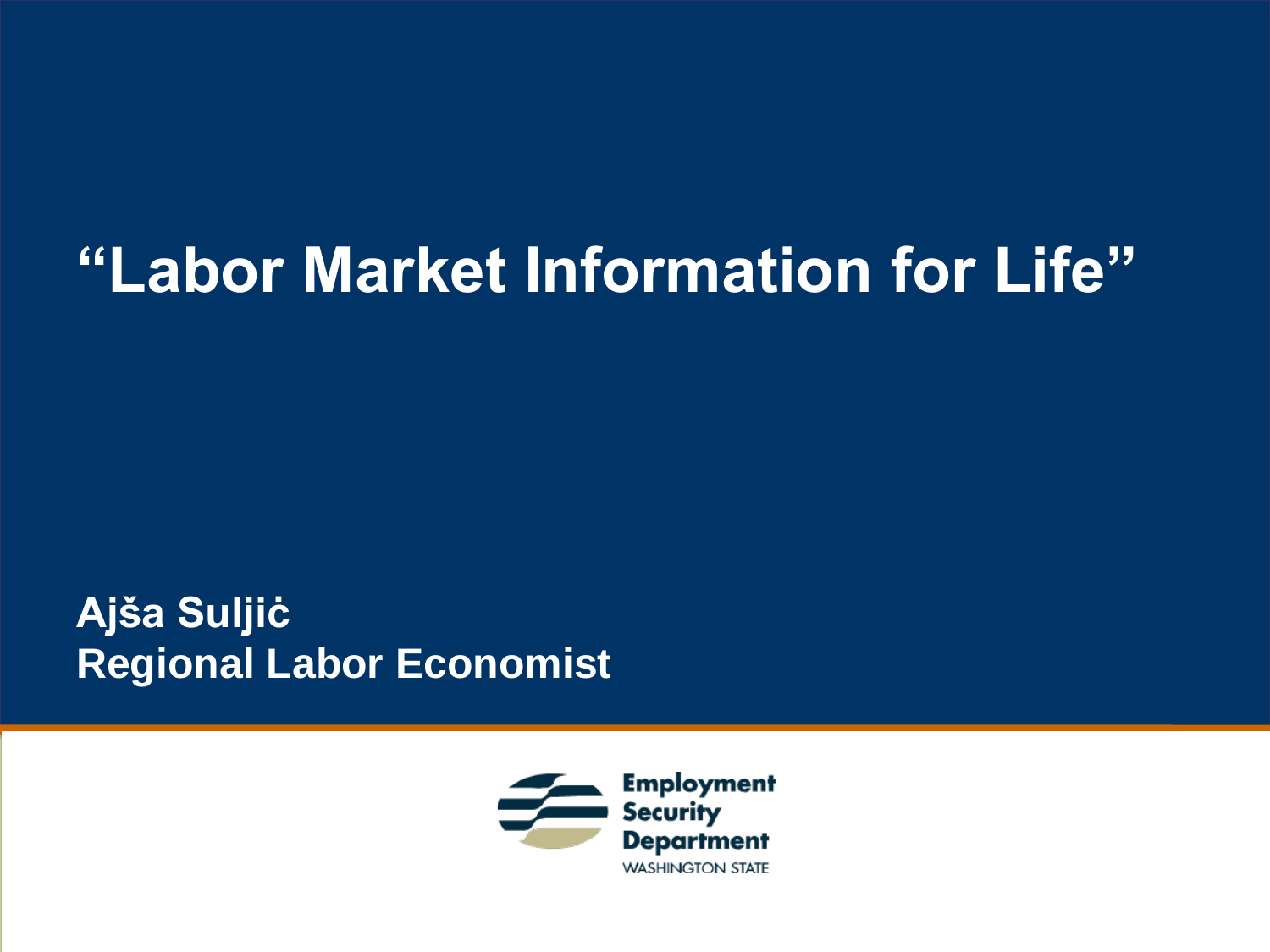#### What are benefits of LMI?

■ Workforce and labor market information is essential to the economy, providing for the efficient operation of labor market by supplying quality labor market intelligence

**Accurate, Objective, Relevant,** Timely, and Accessible

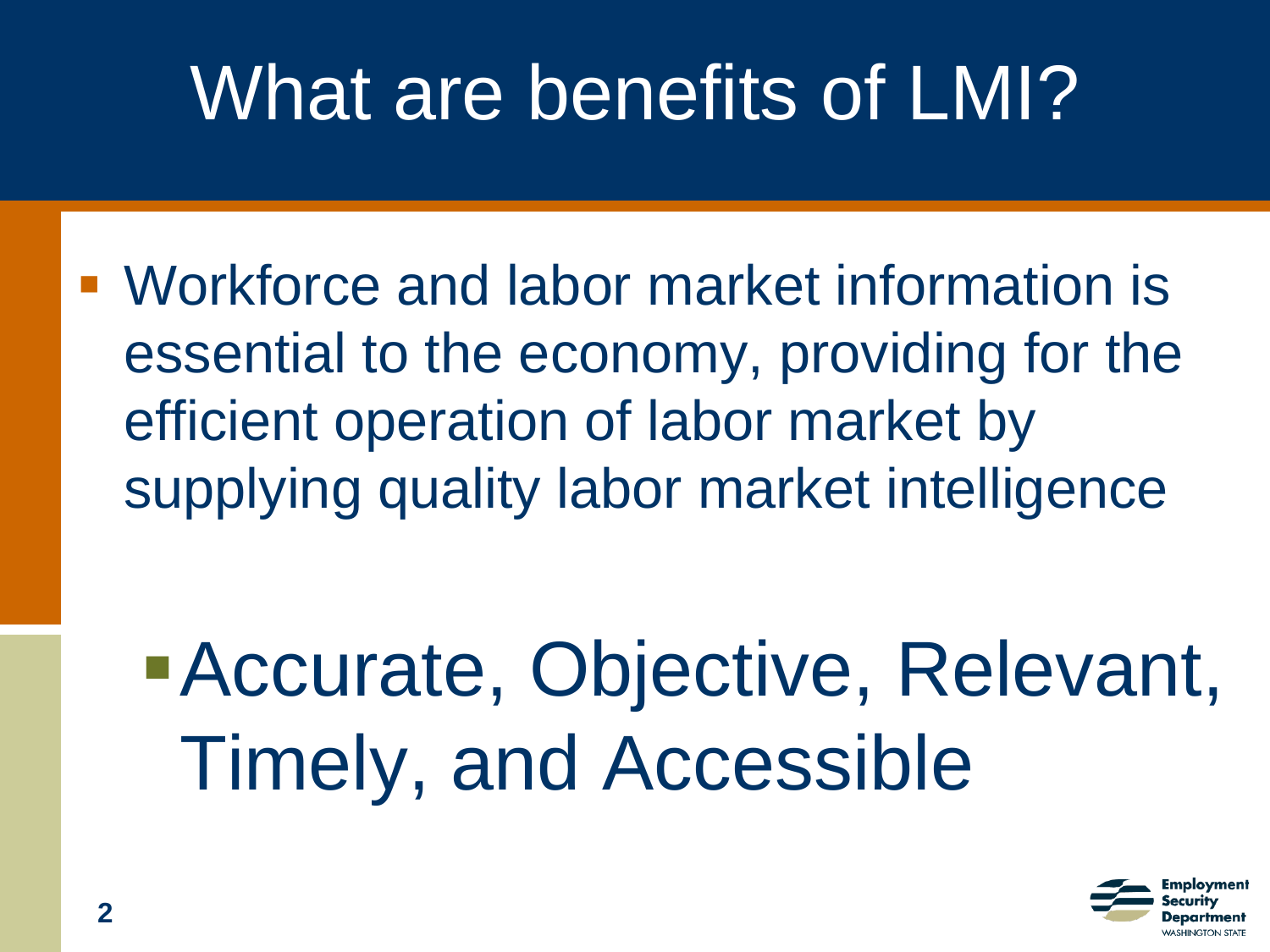#### What are benefits of LMI?

- Workforce and labor market information is critical for:
	- **Building a skilled workforce that spurs** business competitiveness and economic growth
	- **Extremgthening career pathways and** guiding skill attainment for good jobs, economic opportunity, and career growth

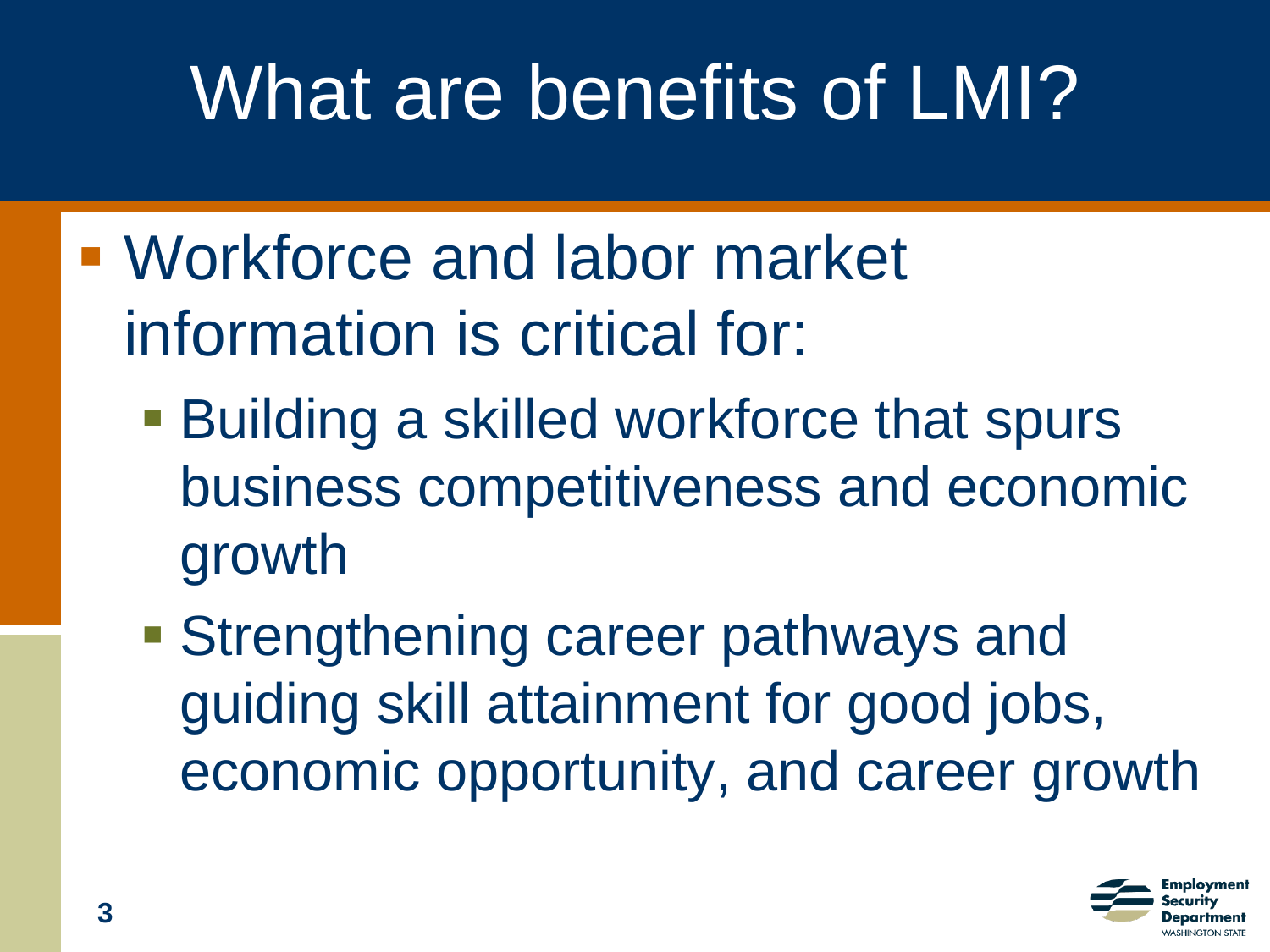#### What are benefits of LMI?

- Workforce and labor market information is critical for:
	- **Understanding the rapidity changing** nature of work and how it impacts the workforce and economy; and
	- **Spending workforce training and** education funds effectively

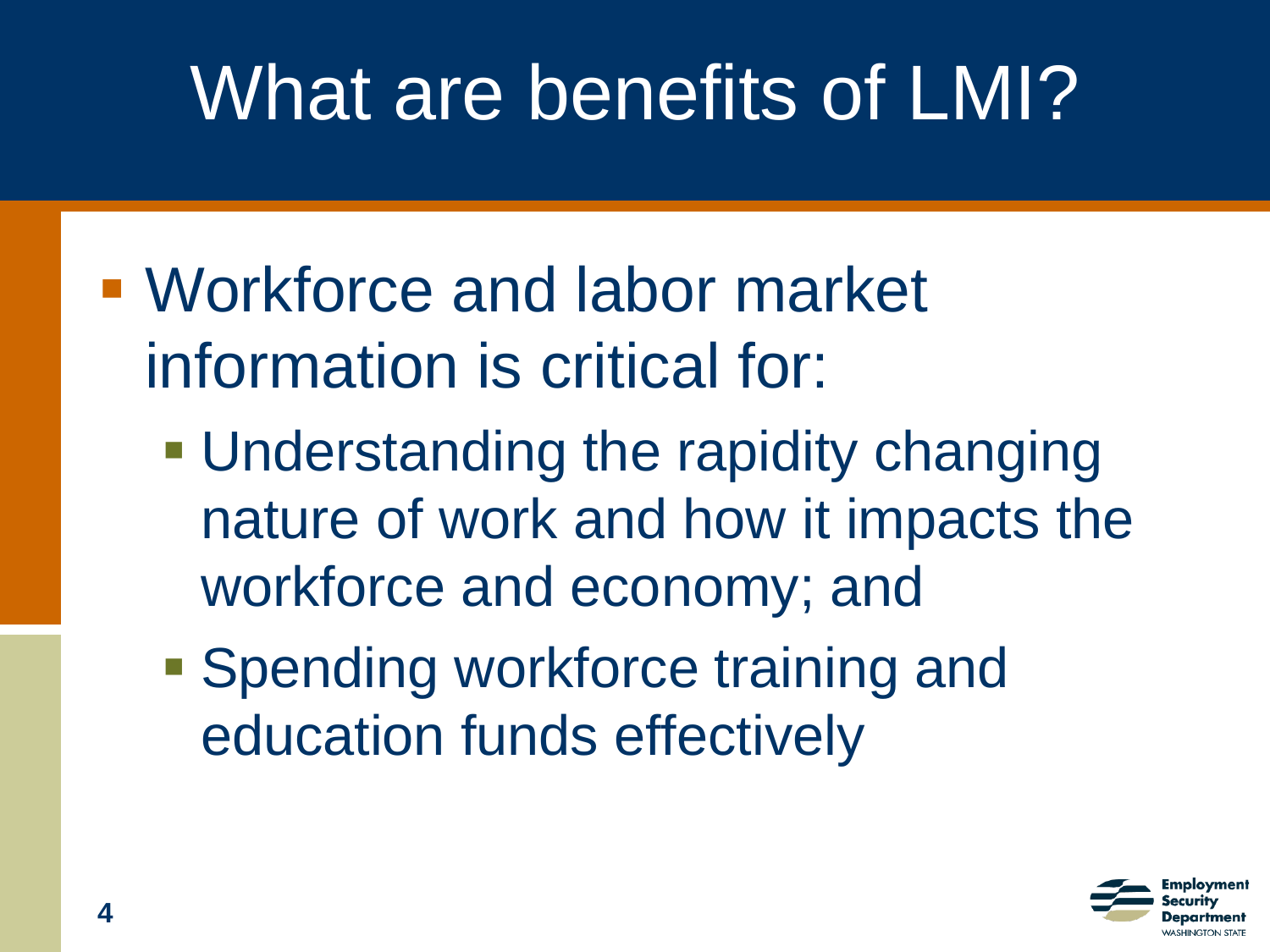#### Jobseekers, Students, Workers

- What industries and occupations are growing in my area?
- How much do different occupations pay?
- Which careers match my skills?
- **What are the job openings in my area?** What are the hot jobs?
- What education, training, and credentials do I need for specific careers?

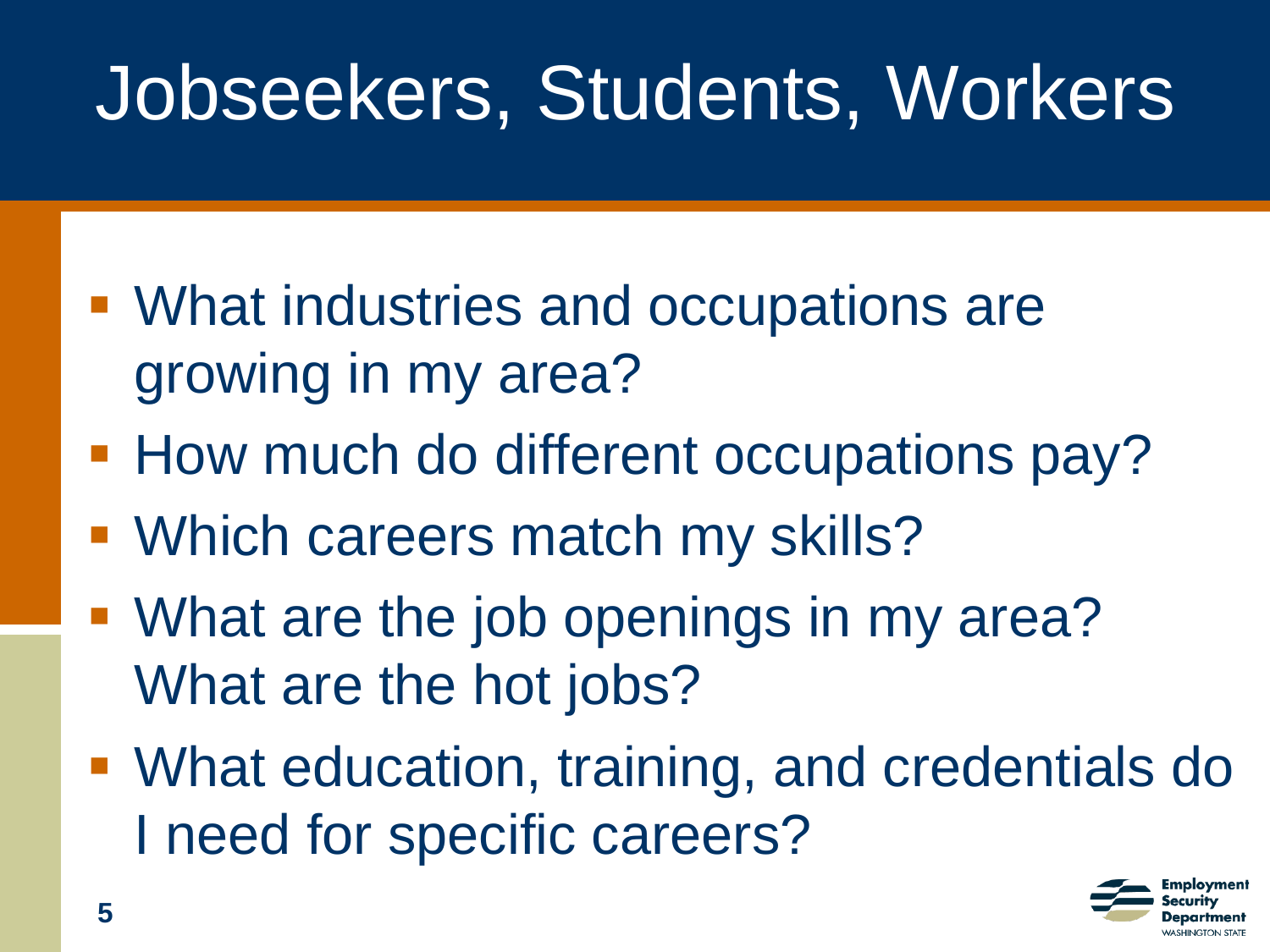#### Employers/ Businesses

- What is the size and skill level of the workforce in places where I am looking to expand or locate?
- What is the outlook for employment growth in my state and industry?
- What is the average pay for positions like those I employ?
- **How many job seekers are available in my** area?
- **6** What are their skill levels?

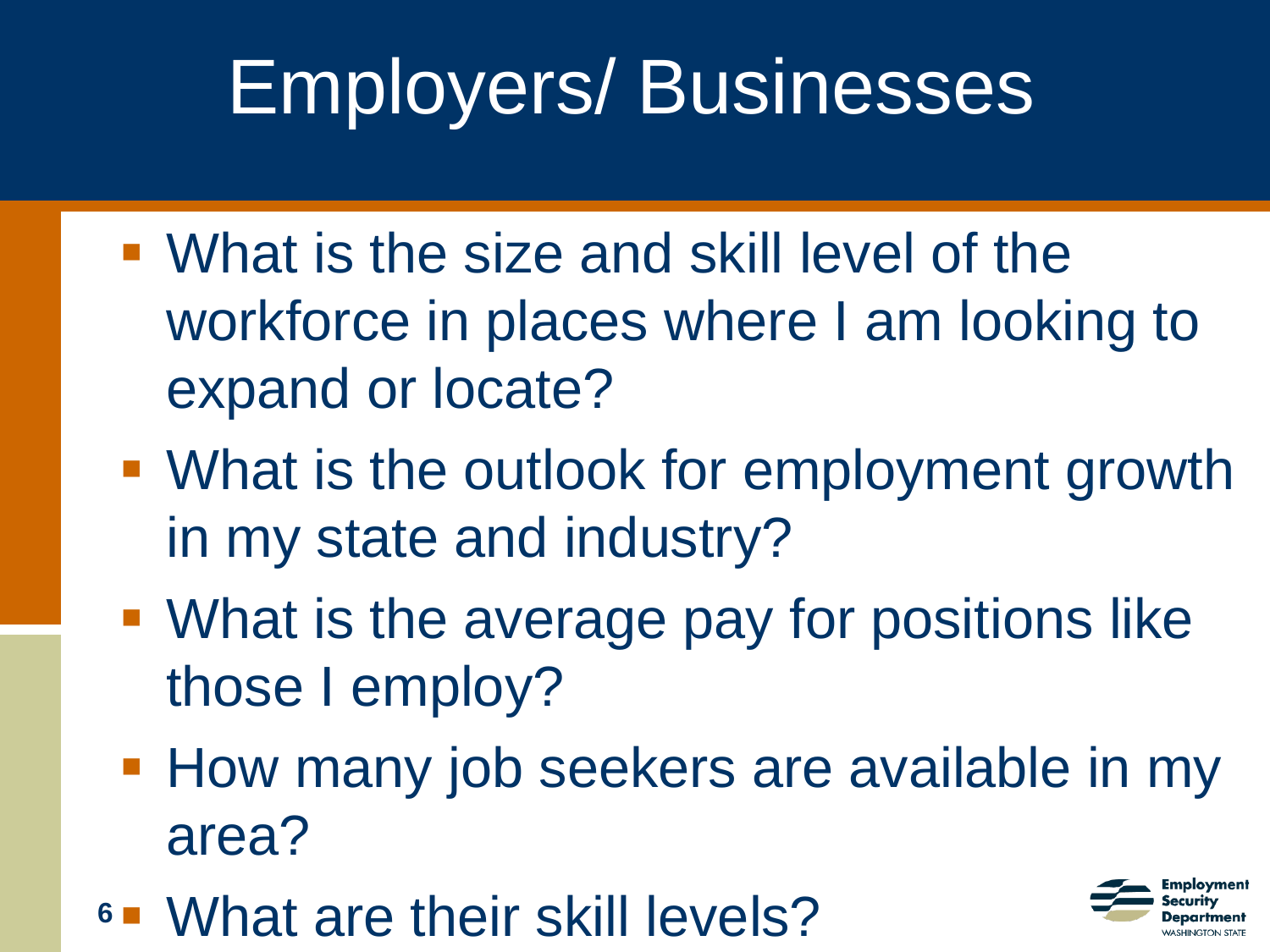# Educators, Counselors, Training Providers

- What is the outlook for job opportunities in my area? What's growing? Declining?
- What training should I offer to prepare students for current and future jobs?
- What training programs do others offer in my area?
- What careers offer the best prospects for youth?
- For adults who are retraining?

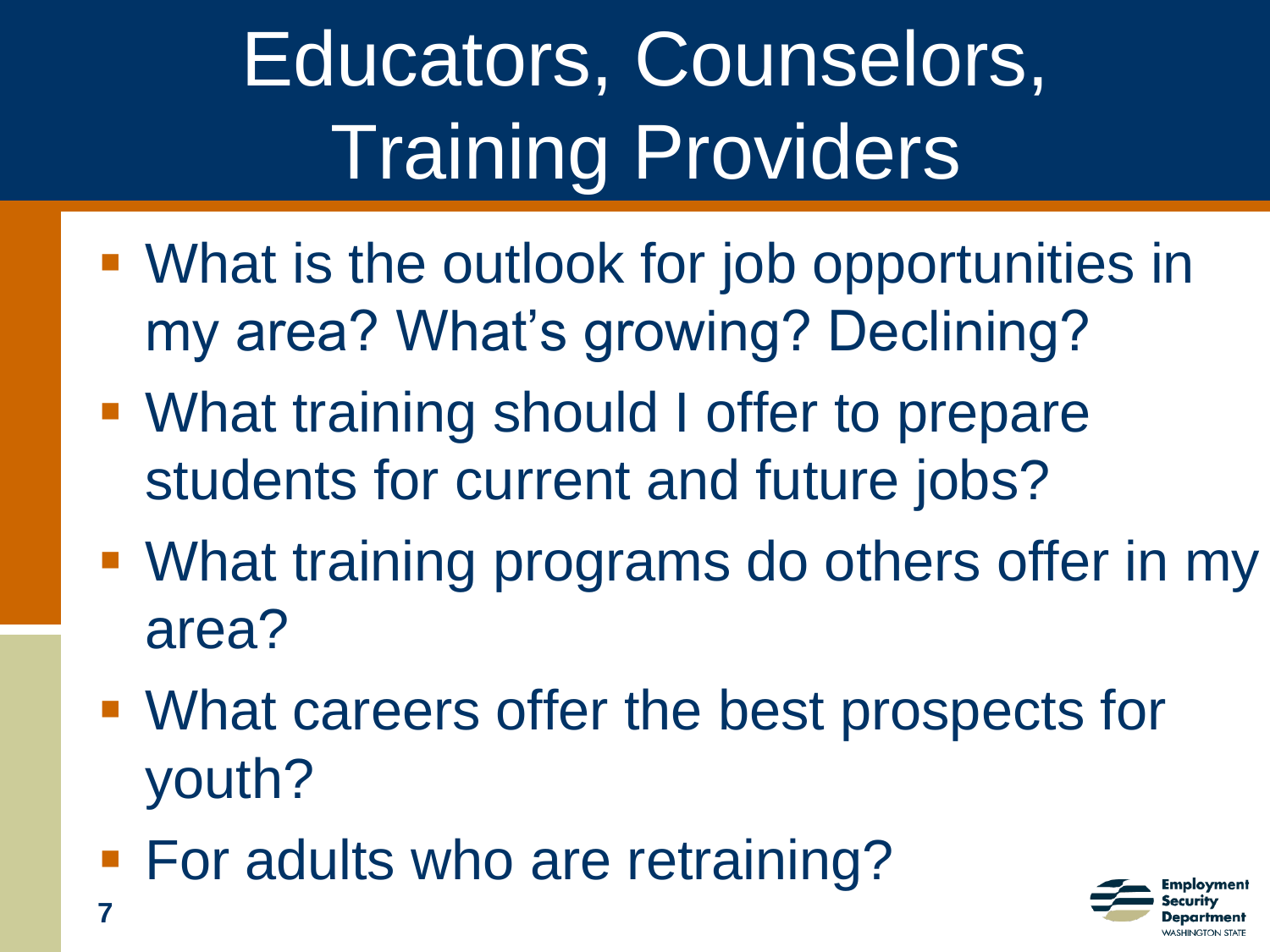Government Policymakers, Planners and Public

- Which industries and occupations are growing and need trained workers?
- Who makes up the unemployed/underemployed?
- How do rural and urban economies and workforces differ?
- Are persons served by the nation's workforce system finding and maintaining employment?

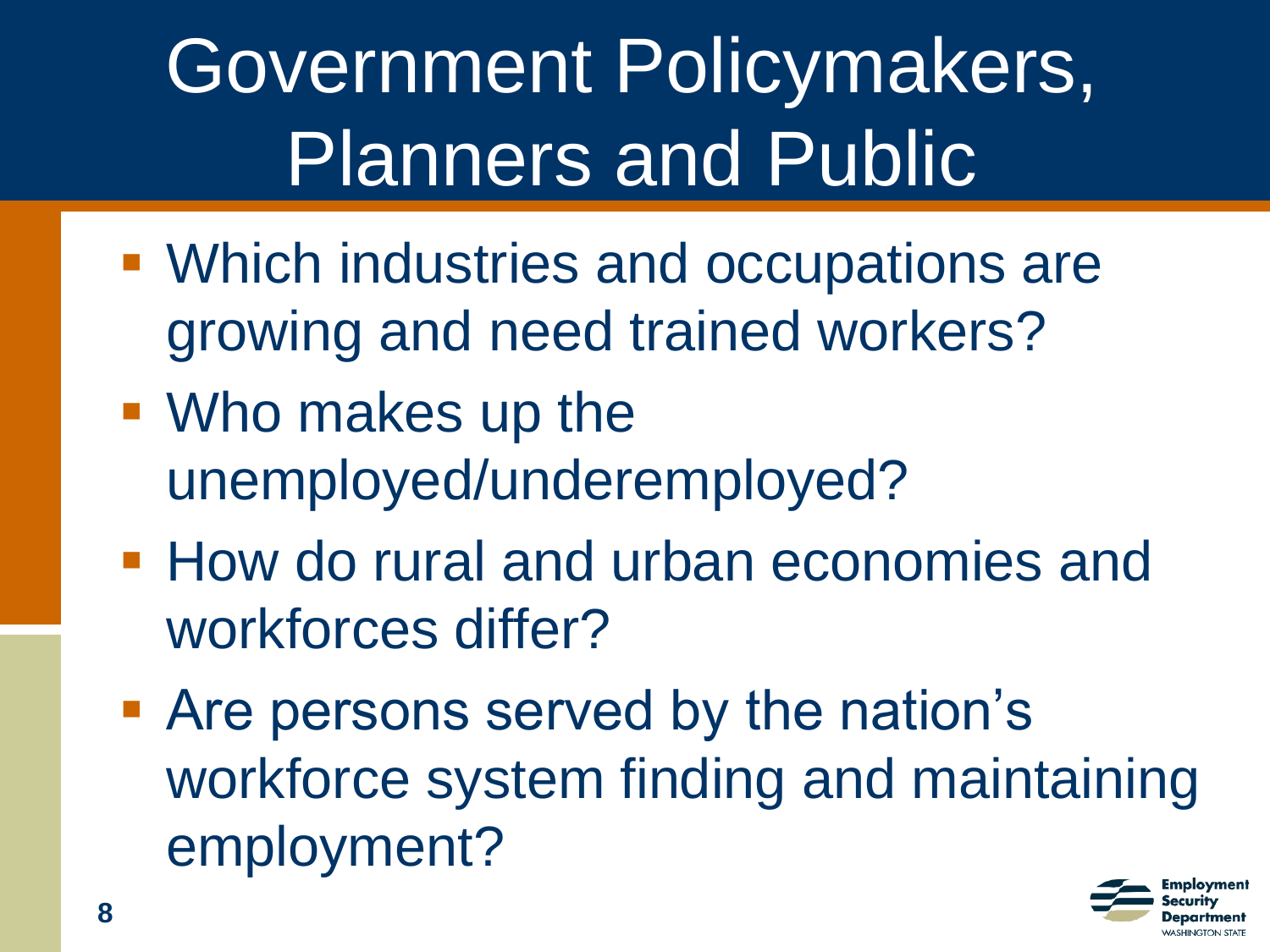#### Industry sectors

- An industry sector is a group of companies that operate in the same segment of the economy or share a similar business type
	- **E** Serve similar markets
	- Create similar products
	- Similar mix of occupations
	- Compete with each other

**9**

**• Similar kinds of work organization** 

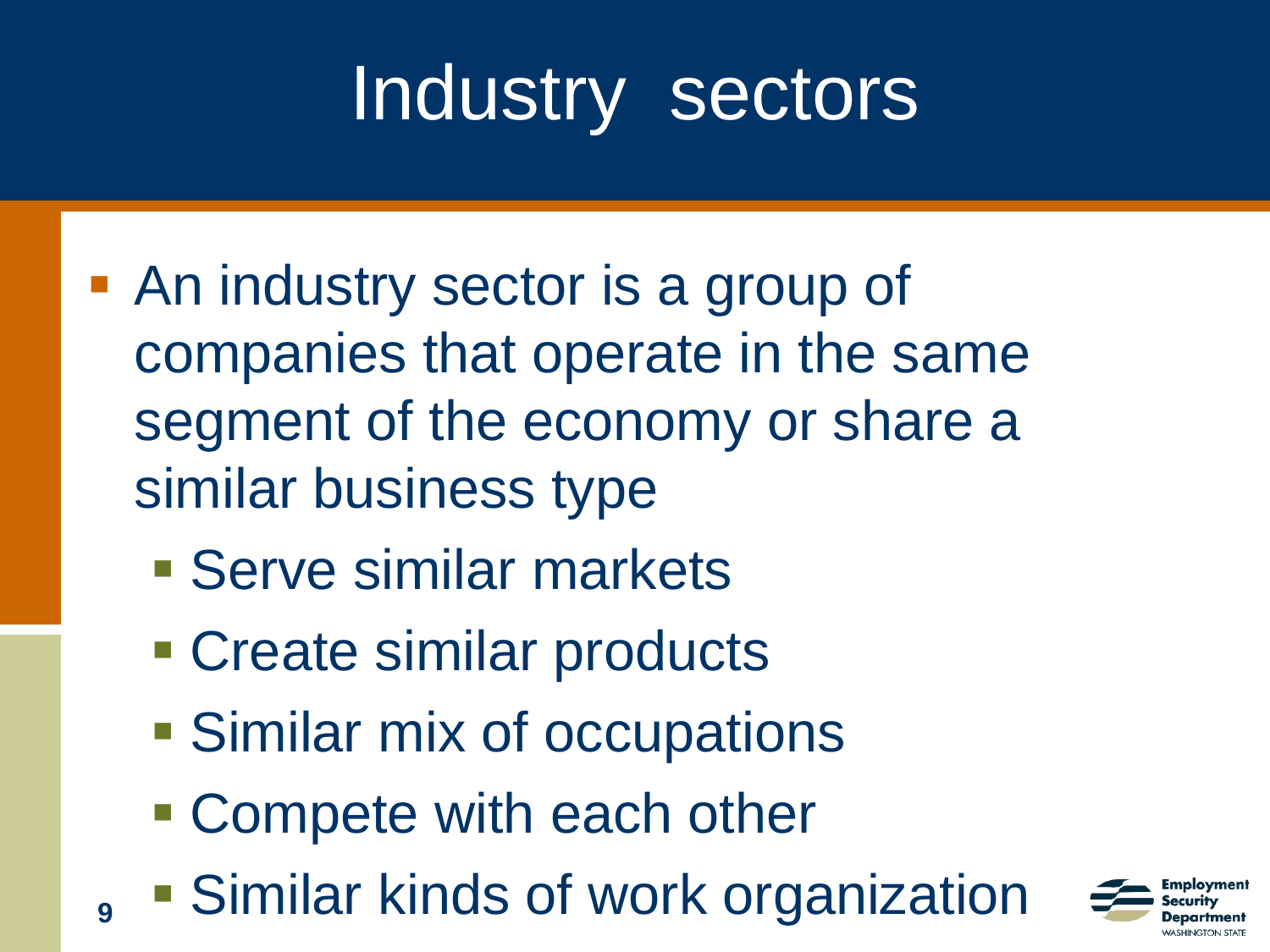# Industry sectors are coded in NAICS

- **Exery business activity in the entire** economy – private, public, non-profit, product or service – can be found somewhere within the comprehensive North American Industry Classification System
- Common to U.S., Canada & Mexico
- www.census.gov/eos/www/naics

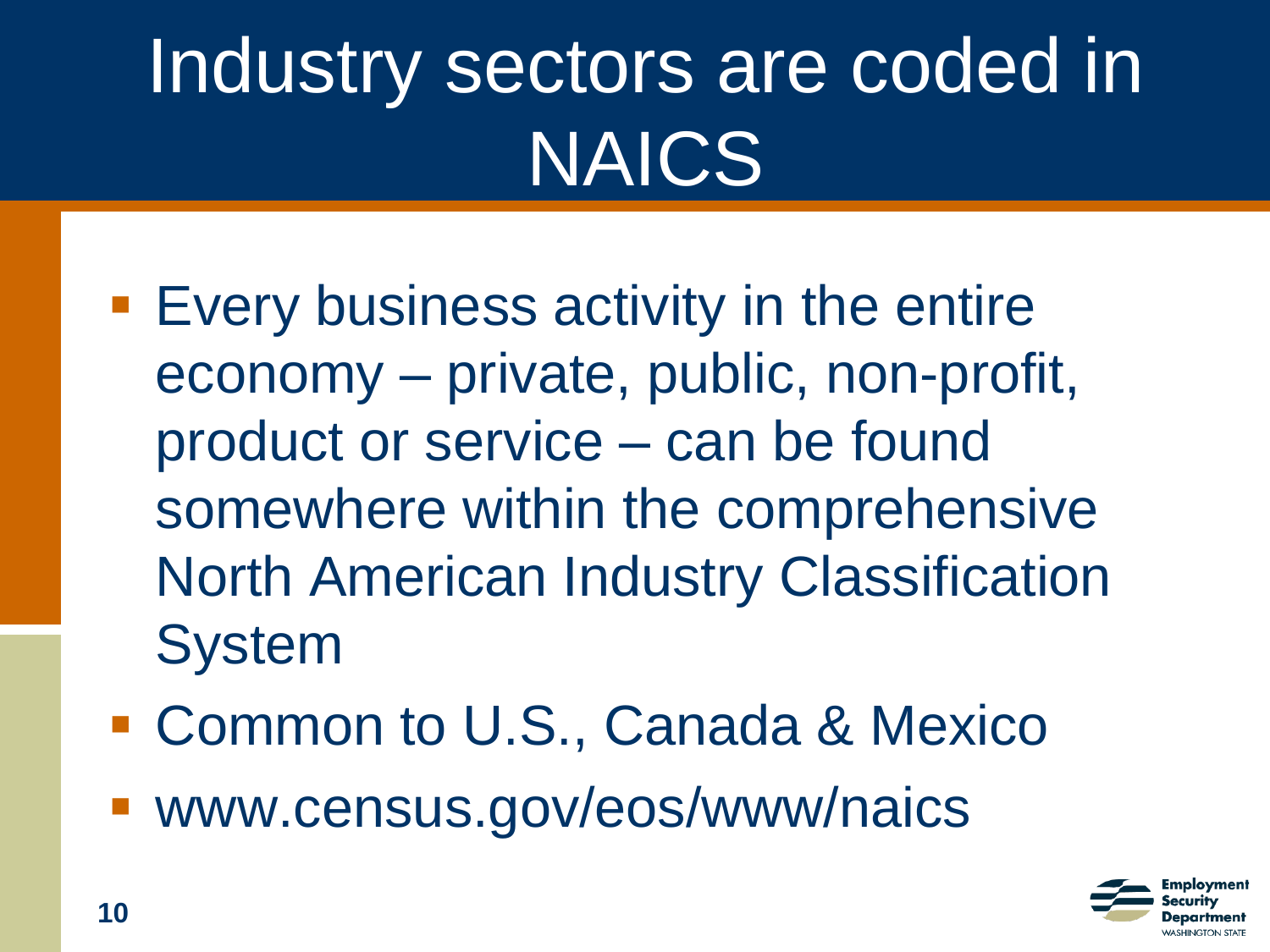#### NAICS

- **NAICS uses a six-digit hierarchical coding** system to classify all economic activity into twenty industry sectors
- **Five sectors are mainly goods-producing** sectors and fifteen are entirely servicesproviding sectors
- **This six-digit hierarchical structure allows** greater coding flexibility

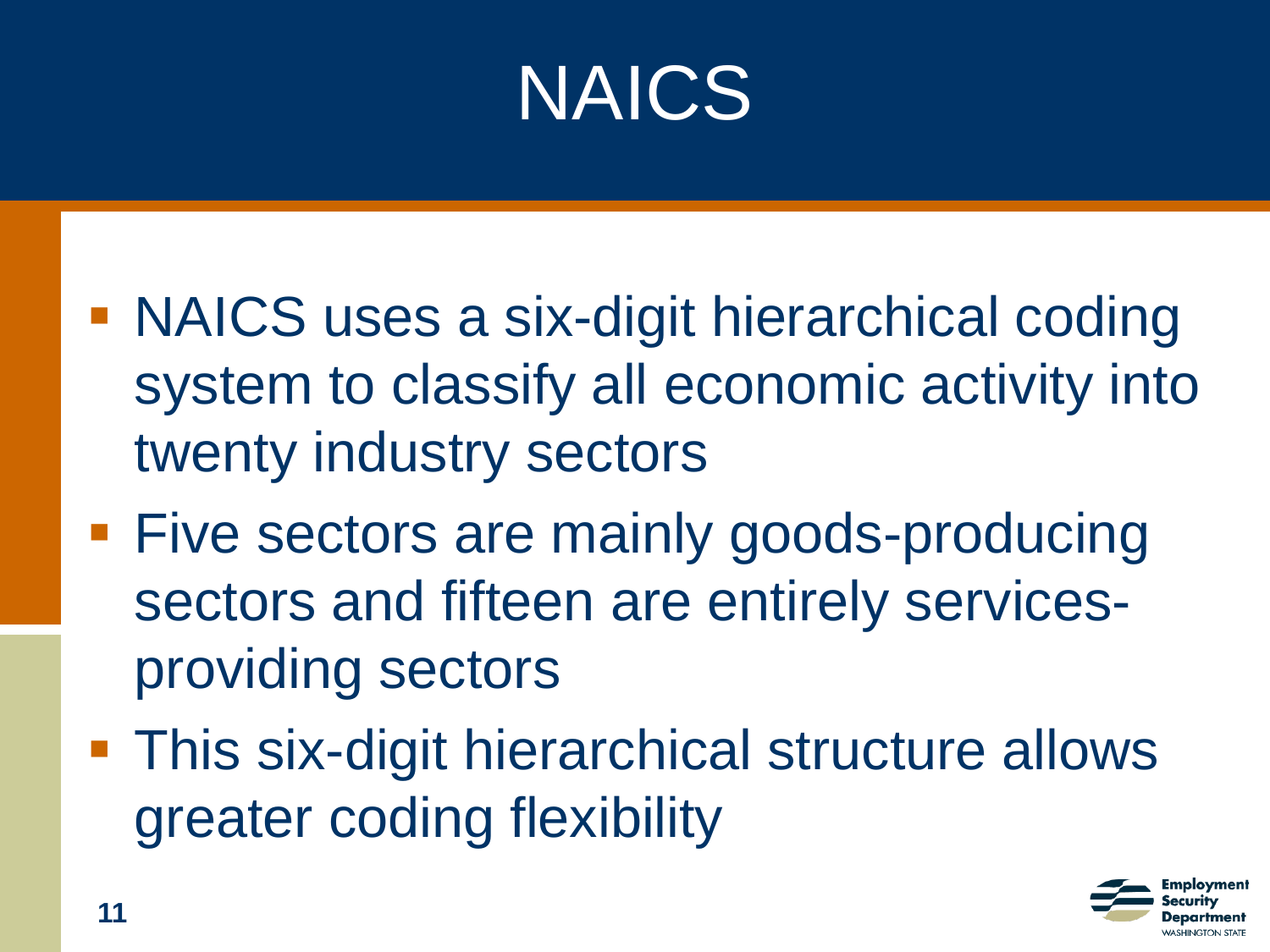#### NAICS-6-digit coding

| <b>Level</b>                | <b>NAICS</b><br><b>Code</b> | <b>Title</b>                                                     |
|-----------------------------|-----------------------------|------------------------------------------------------------------|
| <b>Sector</b>               | 44-45                       | <b>Retail Trade</b>                                              |
| <b>Subsector</b>            | 441                         | <b>Motor Vehicle</b><br>and Parts Dealer                         |
| Industry<br>Group           | 4412                        | <b>Other Motor</b><br><b>Vehicle Dealers</b>                     |
| <b>NAICS</b><br>Industry    | 44122                       | Motorcycle, Boat,<br>and Other Motor<br><b>Vehicle Dealers</b>   |
| <b>National</b><br>Industry | 441221                      | Motorcycle, ATV,<br>and Personal<br>Watercraft<br><b>Dealers</b> |
| 12                          |                             |                                                                  |

| <b>Sector</b> | <b>Description</b>                                         |
|---------------|------------------------------------------------------------|
| 11            | Agriculture, Forestry, Fishing and Hunting                 |
| 21            | Mining, Quarrying, and Oil and Gas Extraction              |
| 22            | <b>Utilities</b>                                           |
| 23            | Construction                                               |
| $31 - 33$     | Manufacturing                                              |
| 42            | <b>Wholesale Trade</b>                                     |
| 44-45         | <b>Retail Trade</b>                                        |
| 48-49         | <b>Transportation and Warehousing</b>                      |
| 51            | Information                                                |
| 52            | <b>Finance and Insurance</b>                               |
| 53            | Real Estate and Rental and Leasing                         |
| 54            | Professional, Scientific, and Technical Services           |
| 55            | <b>Management of Companies and Enterprises</b>             |
| 56            | Administr. and Support and Waste Mana. and Reme. Services  |
| 61            | <b>Educational Services</b>                                |
| 62            | <b>Health Care and Social Assistance</b>                   |
| 71            | Arts, Entertainment, and Recreation                        |
| 72            | <b>Accommodation and Food Services</b>                     |
| 81            | ۱t<br><b>Other Services (except Public Administration)</b> |
| 92            | Έ<br><b>Public Administration</b>                          |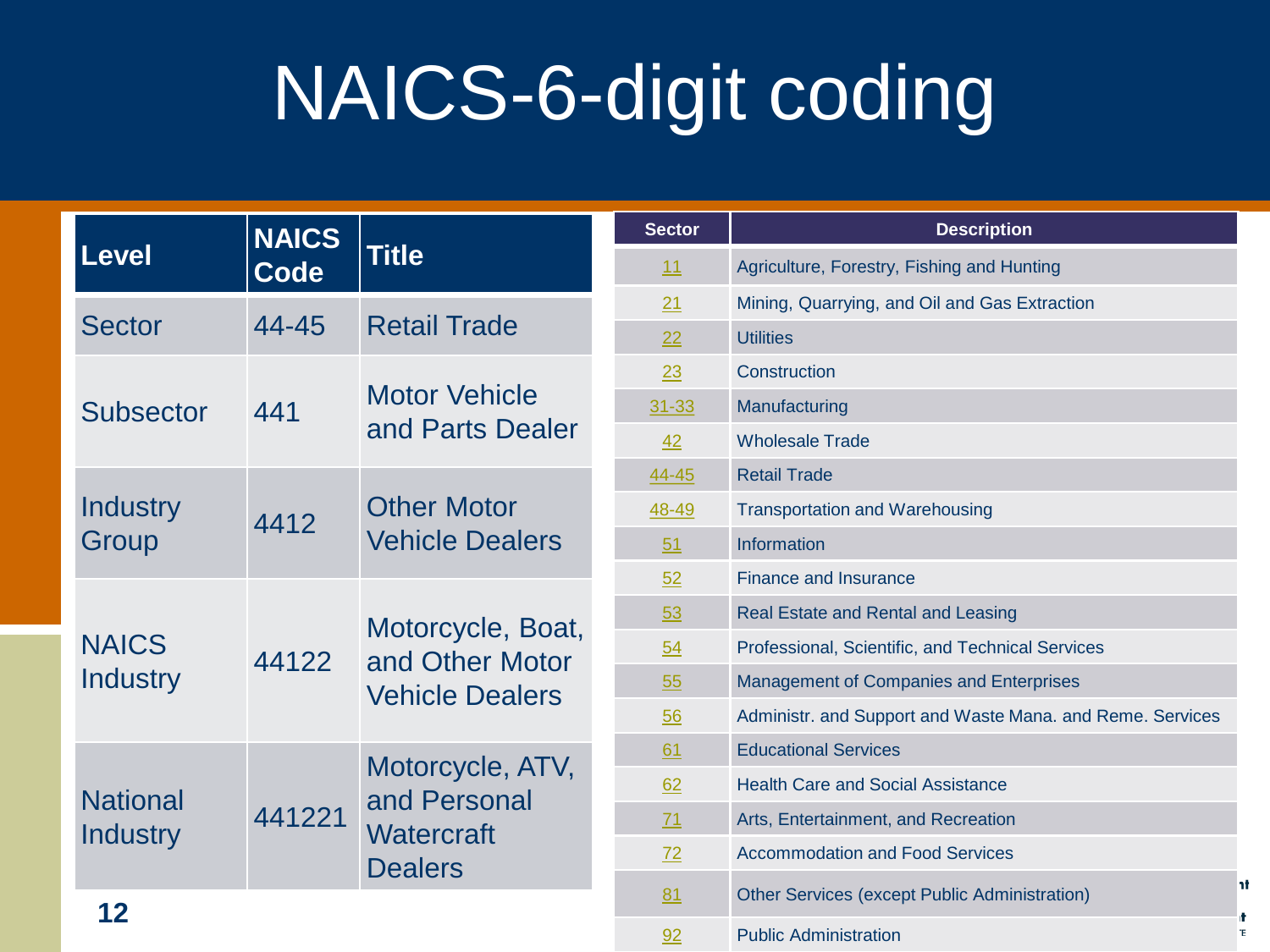#### O\*Net/SOC

#### The Occupational Information Network (O\*NET) is a Standard Occupational Classification (SOC) based system

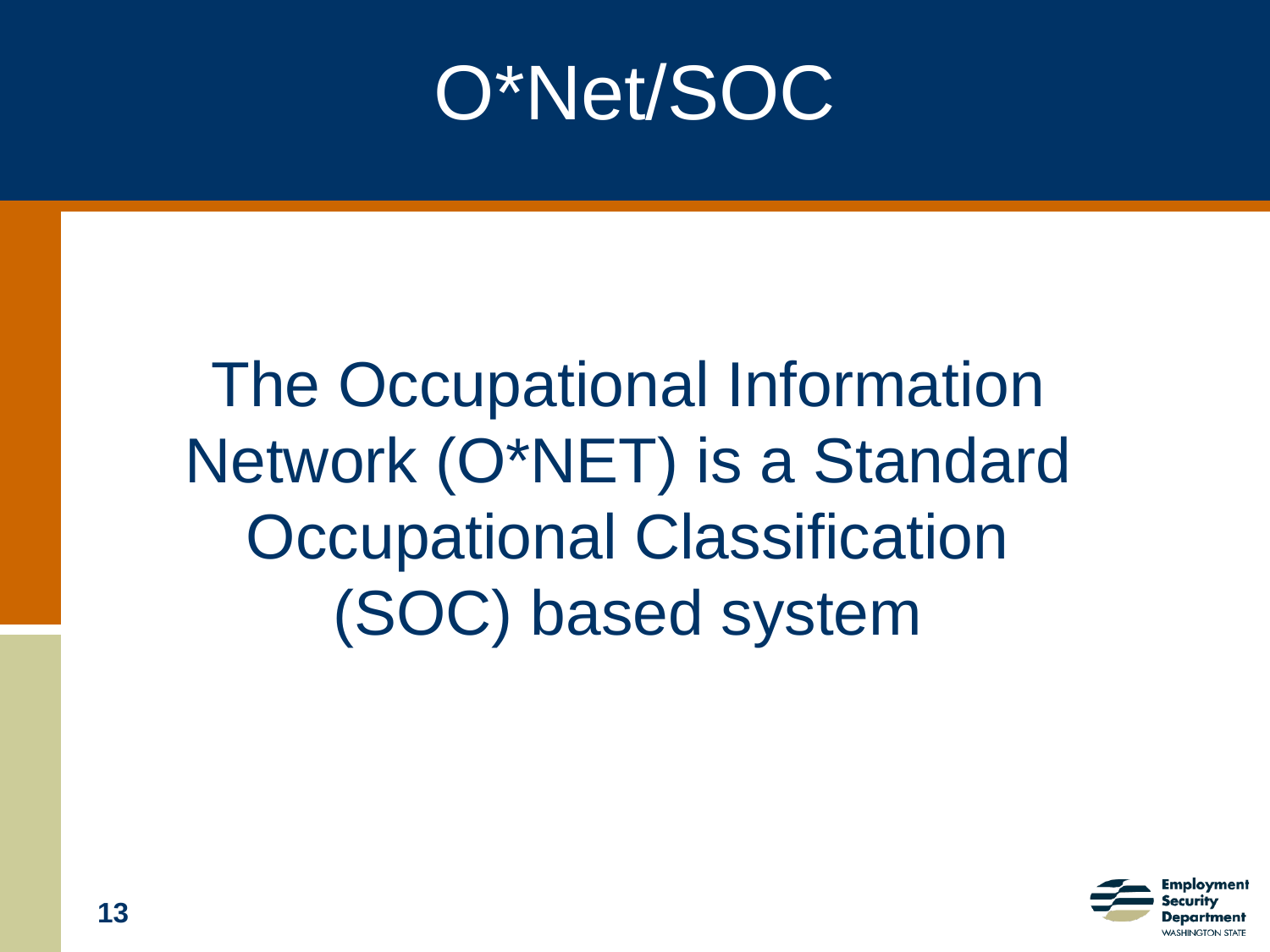## What is the O\*NET-SOC System?

■ The O\*NET-SOC system organizes the work done in our nation into approximately 1000 occupational categories. These occupations have associated data on the importance and level of a range of occupational characteristics, including

Knowledge, Skills, Abilities, Tasks, and General Work Activities

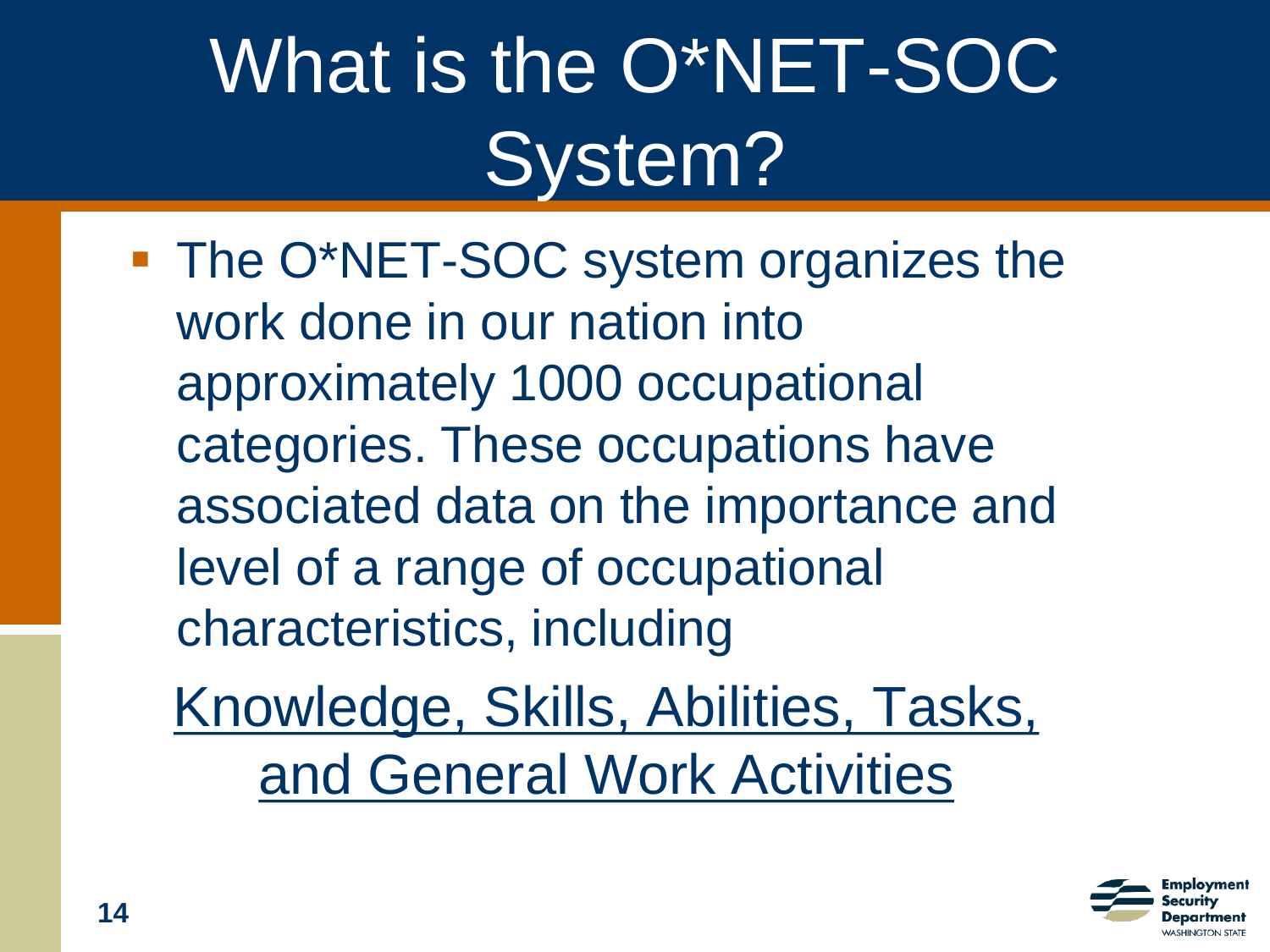Understanding the Standard Occupational Classification (SOC) Guidelines

■ The Bureau of Labor Statistics has published Classification Guidelines as part of their SOC Manual to ensure that all users of occupational data classify workers the same way. Although developed for SOC, the basic principles also apply to the O\*NET-SOC system

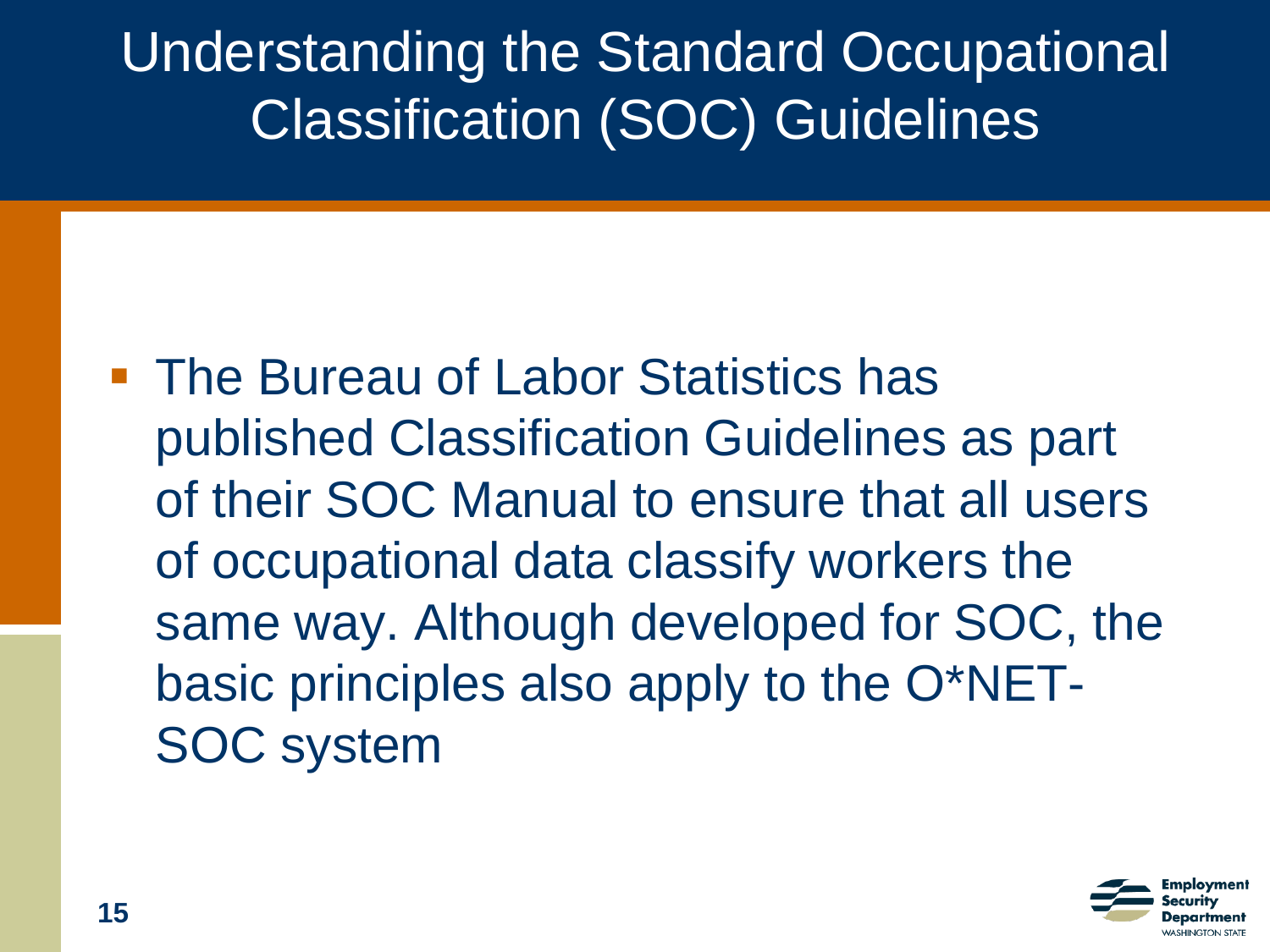### **SOC and Coding**

■ The occupations in the SOC are classified at four levels of aggregation to suit the needs of various data users: major group, minor group, broad occupation, and detailed occupation. Each lower level of detail identifies a more specific group of occupations. The 23 major groups, listed below, are divided into 97 minor groups, 461 broad occupations, and 840 detailed occupations

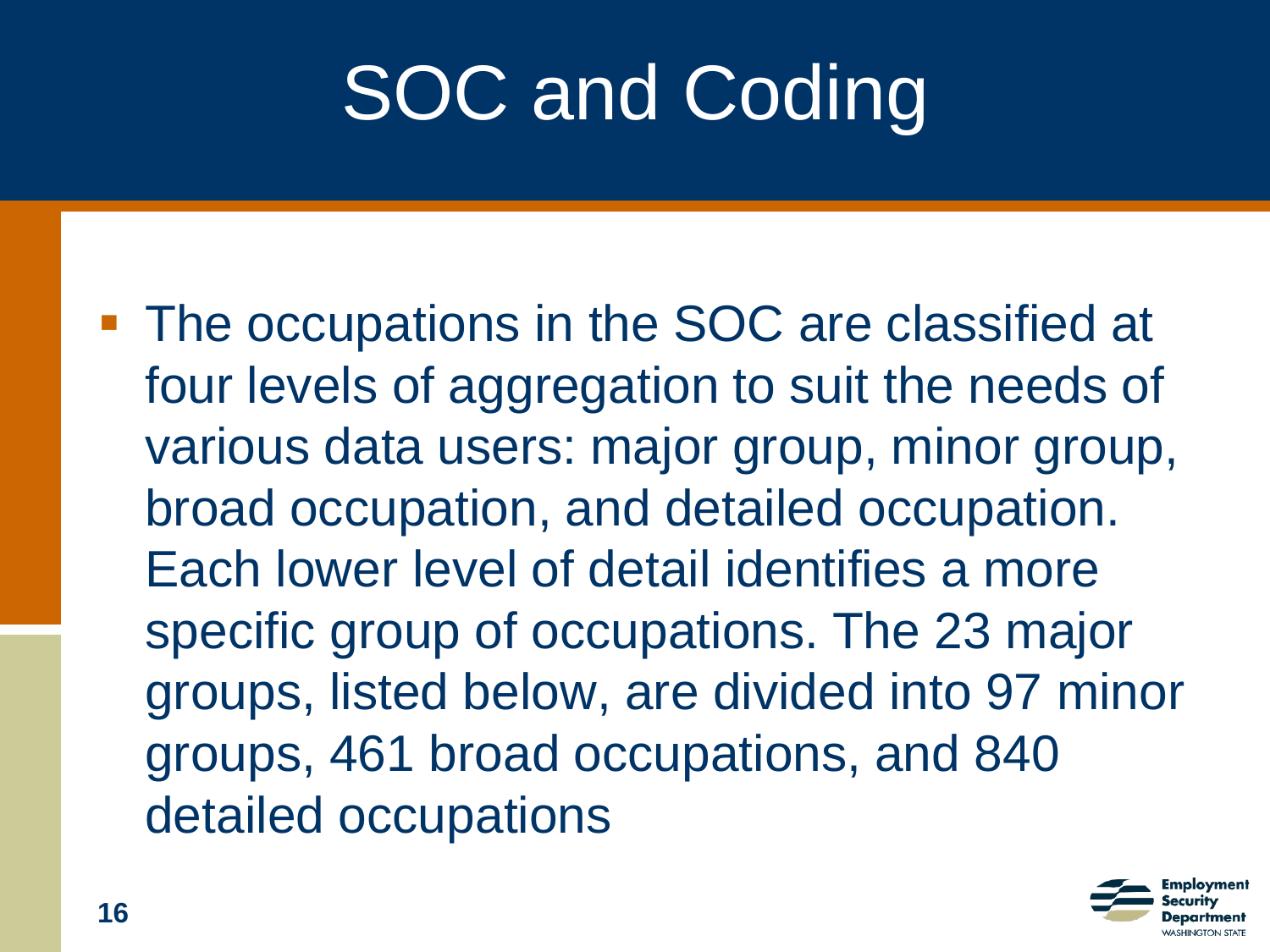# SOC Major Groups

#### **2010 SOC Major Groups**

| Code    | Title                                                      |
|---------|------------------------------------------------------------|
| 11-0000 | <b>Management Occupations</b>                              |
| 13-0000 | <b>Business and Financial Operations Occupations</b>       |
| 15-0000 | <b>Computer and Mathematical Occupations</b>               |
| 17-0000 | Architecture and Engineering Occupations                   |
| 19-0000 | Life, Physical, and Social Science Occupations             |
| 21-0000 | <b>Community and Social Service Occupations</b>            |
| 23-0000 | <b>Legal Occupations</b>                                   |
| 25-0000 | Education, Training, and Library Occupations               |
| 27-0000 | Arts, Design, Entertainment, Sports, and Media Occupations |
| 29-0000 | Healthcare Practitioners and Technical Occupations         |
| 31-0000 | <b>Healthcare Support Occupations</b>                      |
| 33-0000 | <b>Protective Service Occupations</b>                      |
| 35-0000 | Food Preparation and Serving Related Occupations           |
| 37-0000 | Building and Grounds Cleaning and Maintenance Occupations  |
| 39-0000 | Personal Care and Service Occupations                      |
| 41-0000 | Sales and Related Occupations                              |
| 43-0000 | Office and Administrative Support Occupations              |
| 45-0000 | Farming, Fishing, and Forestry Occupations                 |
| 47-0000 | <b>Construction and Extraction Occupations</b>             |
| 49-0000 | Installation, Maintenance, and Repair Occupations          |
| 51-0000 | <b>Production Occupations</b>                              |
| 53-0000 | <b>Transportation and Material Moving Occupations</b>      |
| 55-0000 | <b>Military Specific Occupations</b>                       |
|         |                                                            |

■ Each item in the SOC is designated by a six-digit code. The hyphen between the second and third digit is used only for clarity

| The third digit represents the minor group                 |
|------------------------------------------------------------|
| The fourth and fifth digits represent the broad occupation |
| The sixth digit represents the detailed occupation         |
|                                                            |

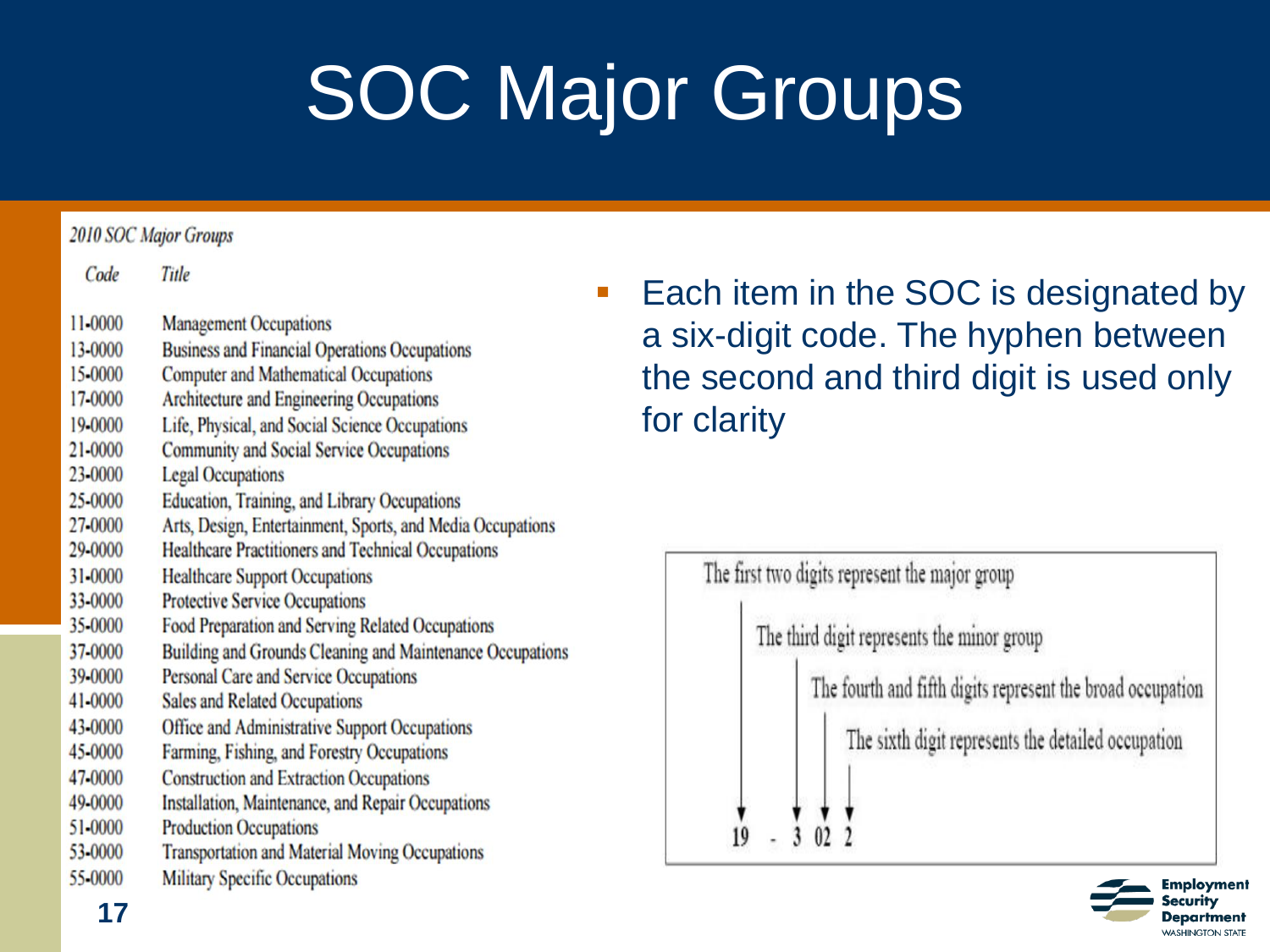#### So which types of LMI are relevant?

- **The occupational and industry mix for your** area
- **Projected growth or decline by industry and** occupation
- **Skill sets possessed by workers in your area**
- **List of available training providers and** courses offered
- **Local Employment Dynamics (LED) data for** your area

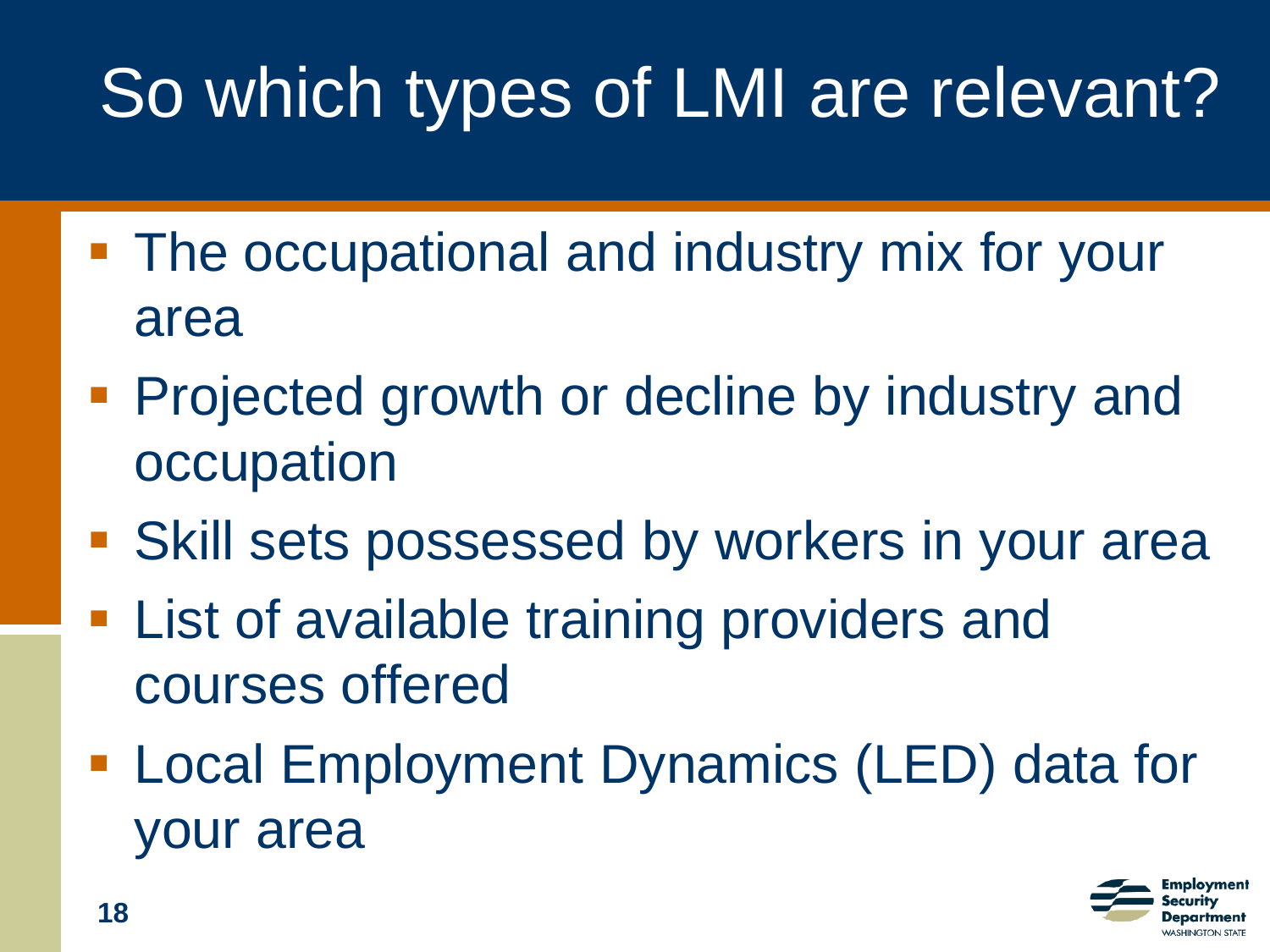- The occupational and industry mix for your area
	- Which industry sectors employ the most people in your area
	- **The occupational distribution within each** industry sector
	- **An employer database showing specific** employers by industry sector

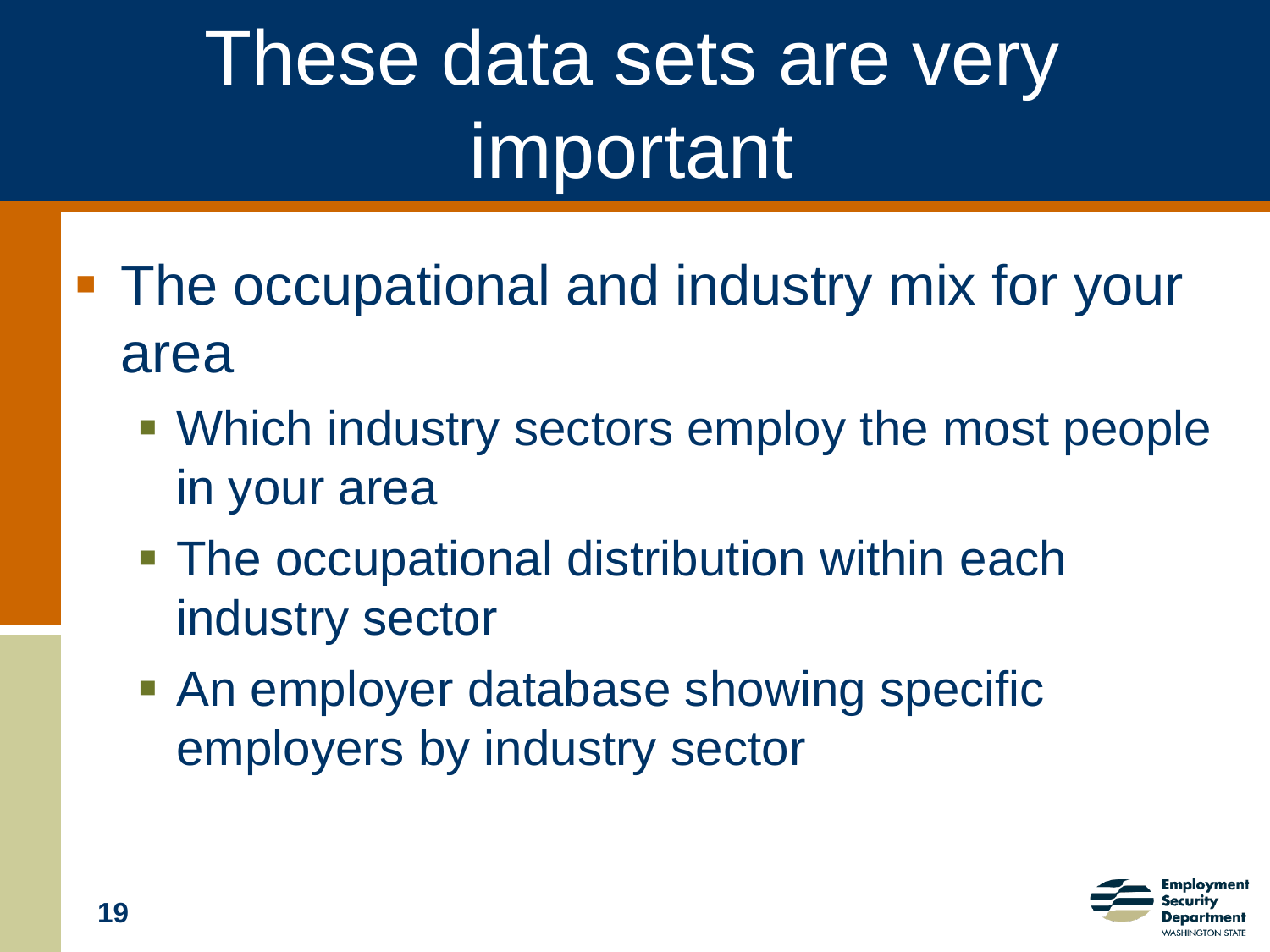- Projected growth or decline by industry and occupation
	- **. Industry sectors that are growing or declining**
	- **Both long- and short-term projections by** industry and occupation
	- Occupations projected to grow rapidly and the industries where they can be found
	- **These are particularly valuable when dealing** with supply/demand issues

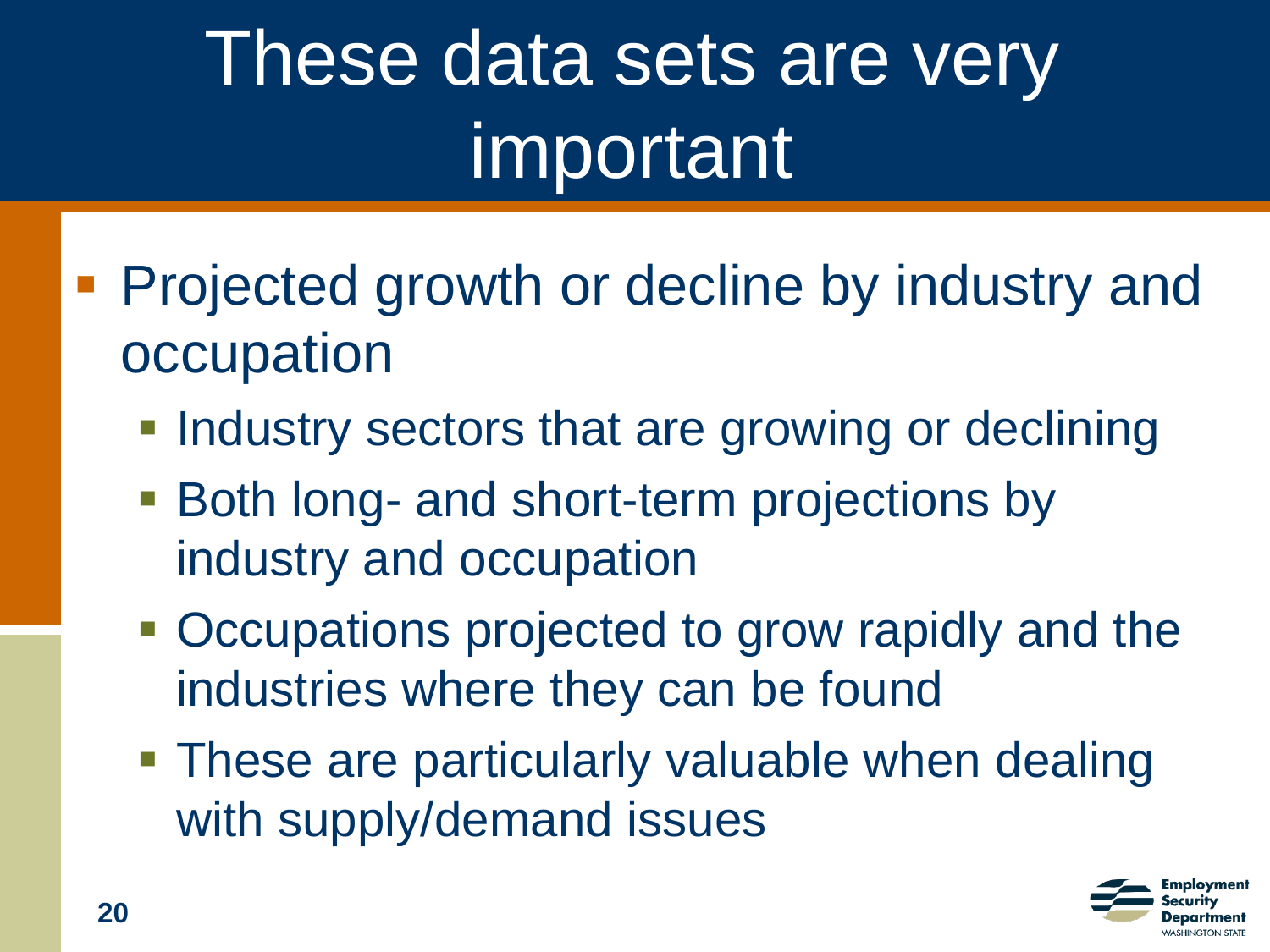- Skill sets possessed by workers in your area
	- **Industry staffing patterns that reveal common** occupations
		- Using O\*Net to identify common skill sets for these occupations
		- Using the above, develop a "census" of skill sets for workers in your area
- These are particularly valuable when dealing with downsizing or major layoffs

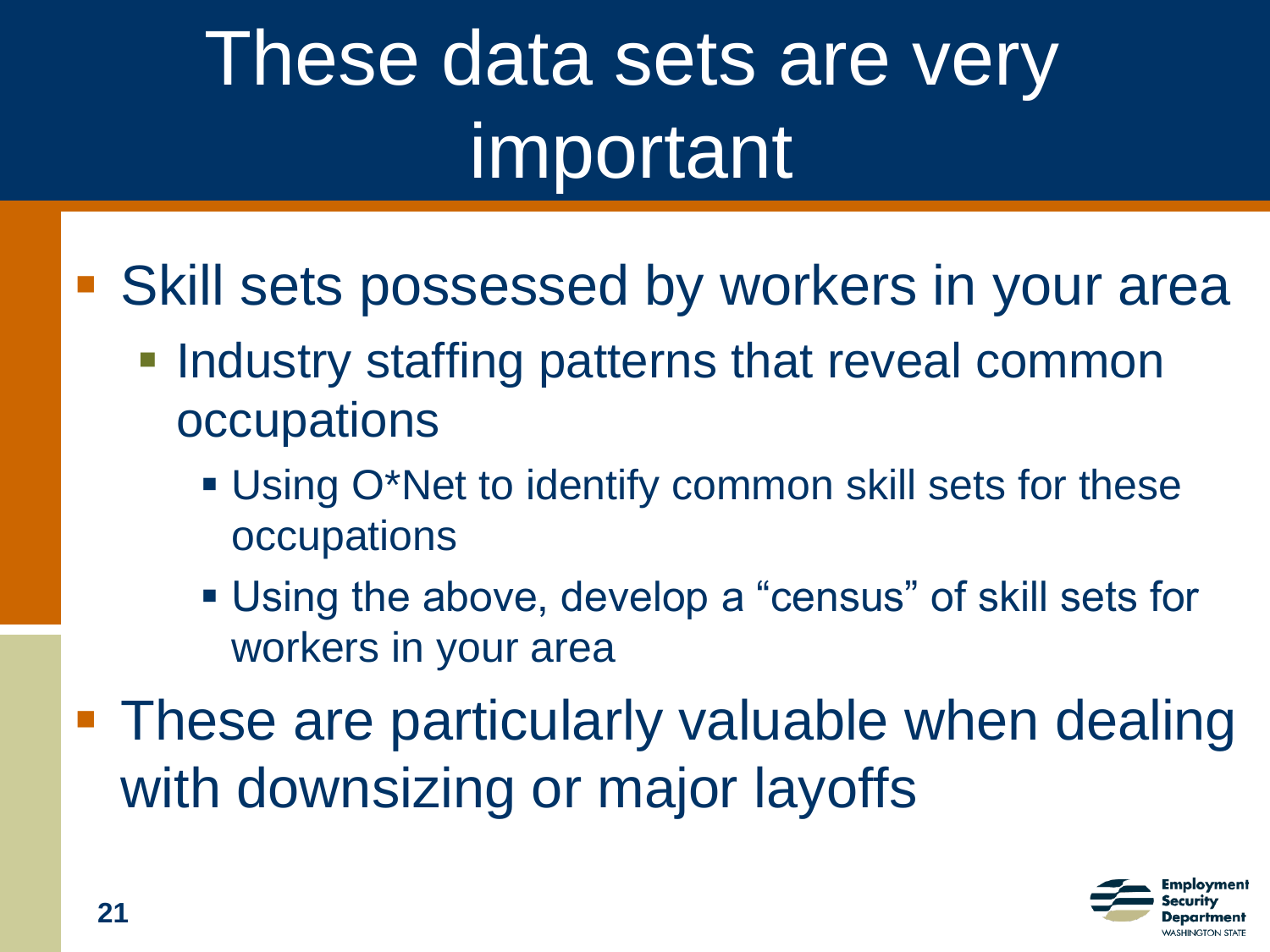- **Example 1** List of available training providers and courses offered
	- **Compile a matrix of providers and training** offered
		- Match courses offered to specific occupational groups
		- **EXECT** Look at projected growth by occupation to determine if adequate training will be available.
- **These are very useful when dealing with** major closures or downturns

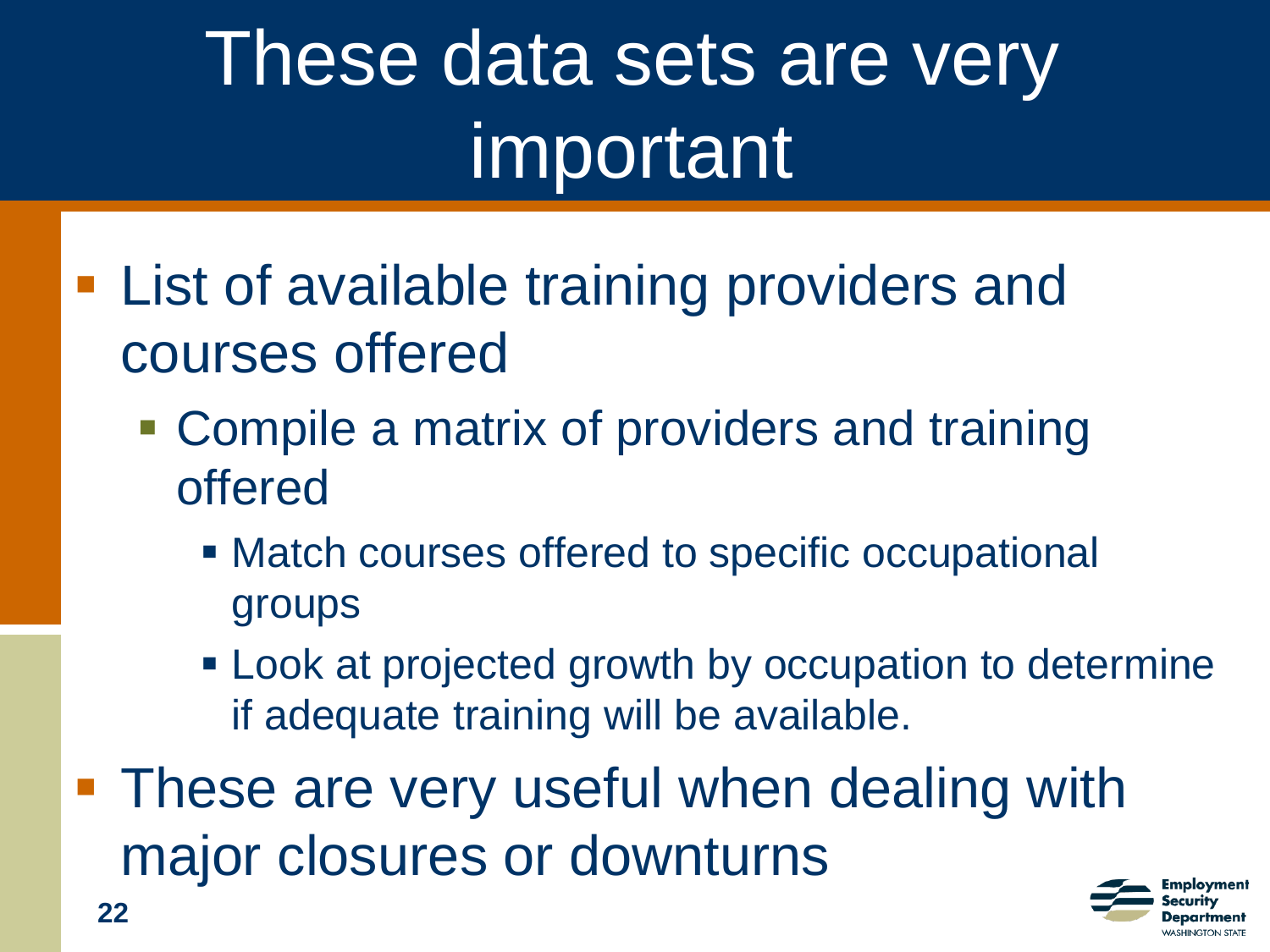# Most important LMI links from LMEA website

**LMI home page** 

<https://esd.wa.gov/labormarketinfo>

**Labor area summaries** 

<https://esd.wa.gov/labormarketinfo/labor-area-summaries>

**County profiles** 

<https://esd.wa.gov/labormarketinfo/county-profiles>

Supply/demand report

<https://esd.wa.gov/labormarketinfo/supply-demand-report>

**Projections** 

<https://www.esd.wa.gov/labormarketinfo/projections>

Occupational employment and wage statistics <https://www.esd.wa.gov/labormarketinfo/occupations>